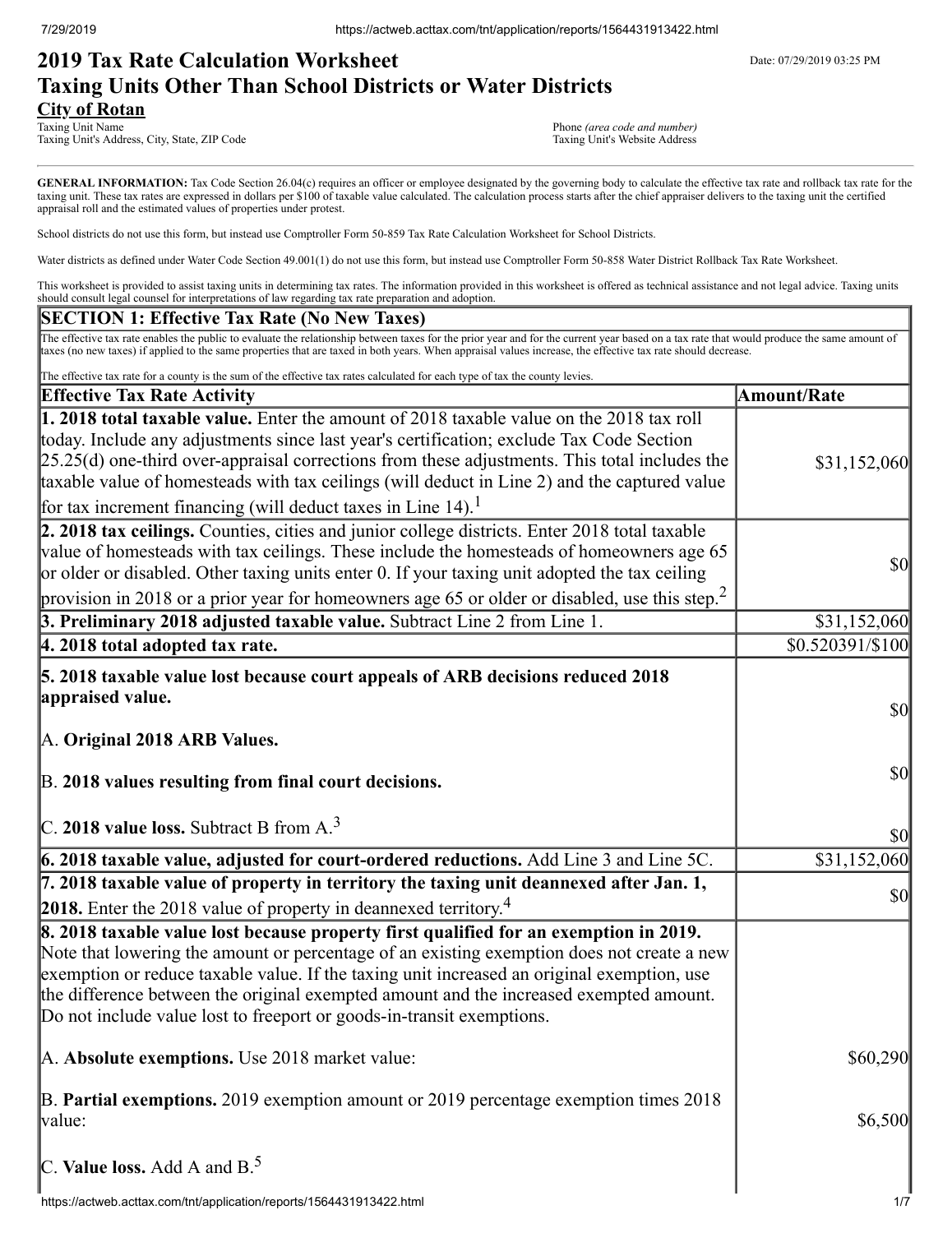|                                                                                                                                                                                                                                                                                                                                                                                                               | \$66,790                            |
|---------------------------------------------------------------------------------------------------------------------------------------------------------------------------------------------------------------------------------------------------------------------------------------------------------------------------------------------------------------------------------------------------------------|-------------------------------------|
| 9. 2018 taxable value lost because property first qualified for agricultural appraisal (1-<br>d or 1-d-1), timber appraisal, recreational/scenic appraisal or public access airport<br>special appraisal in 2019. Use only properties that qualified in 2019 for the first time; do<br>not use properties that qualified in 2018.                                                                             |                                     |
| A. 2018 market value:                                                                                                                                                                                                                                                                                                                                                                                         | \$0                                 |
| B. 2019 productivity or special appraised value:                                                                                                                                                                                                                                                                                                                                                              | \$0                                 |
| C. Value loss. Subtract B from $A6$                                                                                                                                                                                                                                                                                                                                                                           | \$0                                 |
| 10. Total adjustments for lost value. Add lines 7, 8C and 9C.                                                                                                                                                                                                                                                                                                                                                 | \$66,790                            |
| 11. 2018 adjusted taxable value. Subtract Line 10 from Line 6.                                                                                                                                                                                                                                                                                                                                                | \$31,085,270                        |
| 12. Adjusted 2018 taxes. Multiply Line 4 by Line 11 and divide by \$100.                                                                                                                                                                                                                                                                                                                                      | \$161,764                           |
| 13. Taxes refunded for years preceding tax year 2018. Enter the amount of taxes refunded<br>by the taxing unit for tax years preceding tax year 2018. Types of refunds include court<br>decisions, Tax Code Section 25.25(b) and (c) corrections and Tax Code Section 31.11<br>payment errors. Do not include refunds for tax year 2018. This line applies only to tax years<br>preceding tax year 2018. $^7$ | \$237                               |
| 14. Taxes in tax increment financing (TIF) for tax year 2018. Enter the amount of taxes<br>paid into the tax increment fund for a reinvestment zone as agreed by the taxing unit. If the<br>taxing unit has no 2019 captured appraised value in Line 16D, enter $0.8$                                                                                                                                         | \$0                                 |
| 15. Adjusted 2018 taxes with refunds and TIF adjustment. Add Lines 12 and 13, subtract                                                                                                                                                                                                                                                                                                                        |                                     |
| Line 14. $9$                                                                                                                                                                                                                                                                                                                                                                                                  | \$162,001                           |
| 16. Total 2019 taxable value on the 2019 certified appraisal roll today. This value<br>includes only certified values and includes the total taxable value of homesteads with tax<br>ceilings (will deduct in Line 18). These homesteads include homeowners age 65 or older or<br>disabled. $10$                                                                                                              |                                     |
| A. Certified values:                                                                                                                                                                                                                                                                                                                                                                                          | \$34,005,250                        |
| B. Counties: Include railroad rolling stock values certified by the Comptroller's office:                                                                                                                                                                                                                                                                                                                     | \$0                                 |
| $\mathbb C$ . Pollution control and energy storage system exemption : Deduct the value of property<br>exempted for the current tax year for the first time as pollution control or energy storage<br>system property:                                                                                                                                                                                         | $\vert \mathbf{S} \mathbf{O} \vert$ |
| $\mathbf{D}$ . Tax increment financing: Deduct the 2019 captured appraised value of property taxable<br>by a taxing unit in a tax increment financing zone for which the 2019 taxes will be deposited<br>into the tax increment fund. Do not include any new property value that will be included in<br>Line 21 below. <sup>11</sup>                                                                          | $\vert \mathbf{S} \mathbf{O} \vert$ |
| E. Total 2019 value. Add A and B, then subtract C and D.                                                                                                                                                                                                                                                                                                                                                      | \$34,005,250                        |
| $\left 17.\right.$ Total value of properties under protest or not included on certified appraisal roll. $^{12}$                                                                                                                                                                                                                                                                                               |                                     |
| A. 2019 taxable value of properties under protest. The chief appraiser certifies a list of<br>properties still under ARB protest. The list shows the appraisal district's value and the<br>taxpayer's claimed value, if any, or an estimate of the value if the taxpayer wins. For each of<br>the properties under protest, use the lowest of these values. Enter the total value. <sup>13</sup>              | \$0                                 |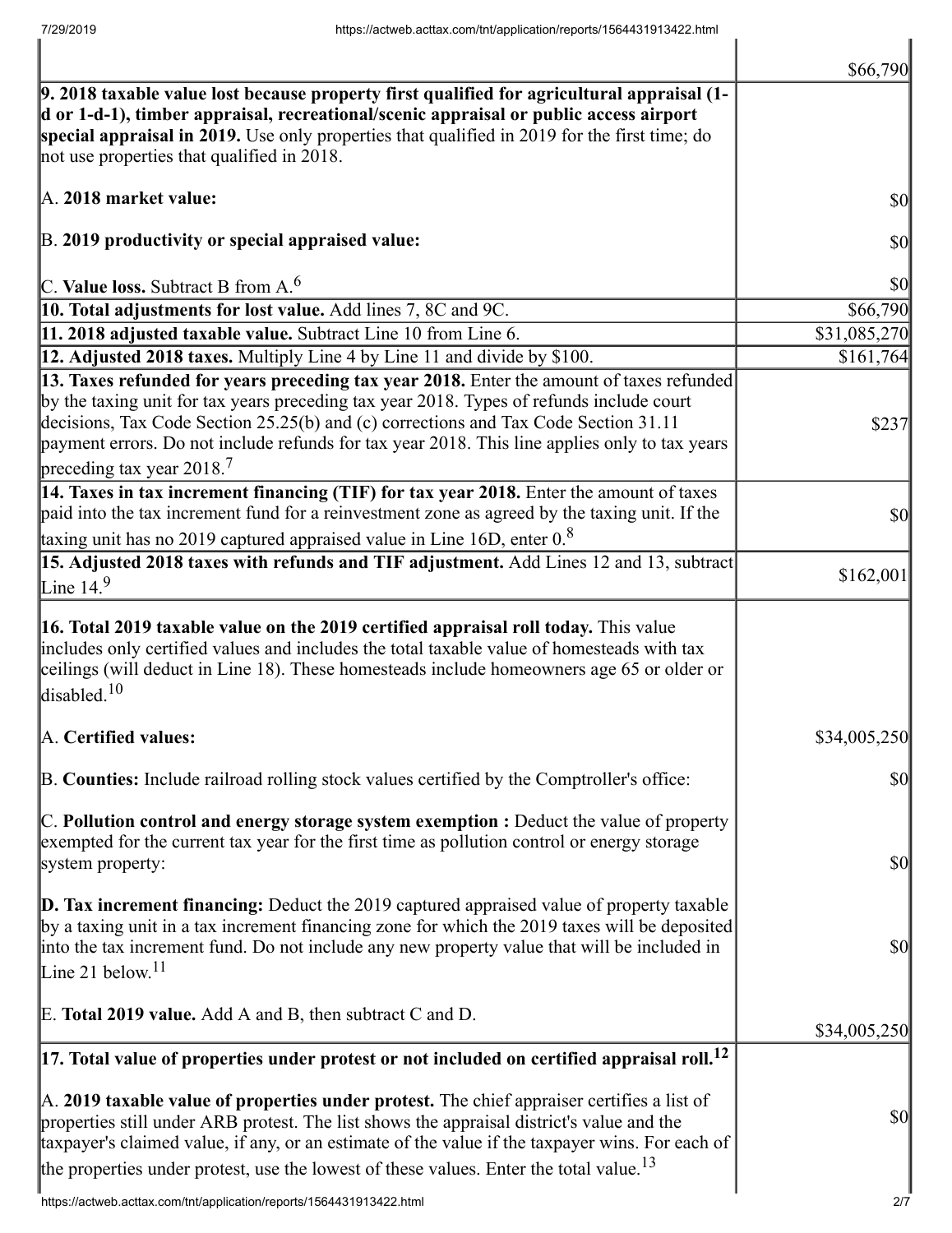| B. 2019 value of properties not under protest or included on certified appraisal roll.<br>The chief appraiser gives taxing units a list of those taxable properties that the chief<br>appraiser knows about, but are not included in the appraisal roll certification. These<br>properties also are not on the list of properties that are still under protest. On this list of<br>properties, the chief appraiser includes the market value, appraised value and exemptions for<br>the preceding year and a reasonable estimate of the market value, appraised value and<br>exemptions for the current year. Use the lower market, appraised or taxable value (as<br>appropriate). Enter the total value. $^{14}$ | $\sqrt{50}$                         |
|--------------------------------------------------------------------------------------------------------------------------------------------------------------------------------------------------------------------------------------------------------------------------------------------------------------------------------------------------------------------------------------------------------------------------------------------------------------------------------------------------------------------------------------------------------------------------------------------------------------------------------------------------------------------------------------------------------------------|-------------------------------------|
| C. Total value under protest or not certified: Add A and B.                                                                                                                                                                                                                                                                                                                                                                                                                                                                                                                                                                                                                                                        |                                     |
|                                                                                                                                                                                                                                                                                                                                                                                                                                                                                                                                                                                                                                                                                                                    | $\vert \mathbf{S} \mathbf{0} \vert$ |
| $\left 18.2019 \right $ tax ceilings. Counties, cities and junior colleges enter 2019 total taxable value of                                                                                                                                                                                                                                                                                                                                                                                                                                                                                                                                                                                                       |                                     |
| homesteads with tax ceilings. These include the homesteads of homeowners age 65 or older<br>or disabled. Other taxing units enter 0. If your taxing units adopted the tax ceiling provision<br>$\parallel$ in 2018 or a prior year for homeowners age 65 or older or disabled, use this step. <sup>15</sup>                                                                                                                                                                                                                                                                                                                                                                                                        | $\vert \mathbf{S} \mathbf{0} \vert$ |
| 19. 2019 total taxable value. Add Lines 16E and 17C. Subtract Line 18.                                                                                                                                                                                                                                                                                                                                                                                                                                                                                                                                                                                                                                             | \$34,005,250                        |
| 20. Total 2019 taxable value of properties in territory annexed after Jan. 1, 2018.                                                                                                                                                                                                                                                                                                                                                                                                                                                                                                                                                                                                                                |                                     |
| Include both real and personal property. Enter the 2019 value of property in territory<br>$\lvert$ annexed. <sup>16</sup>                                                                                                                                                                                                                                                                                                                                                                                                                                                                                                                                                                                          | $\sqrt{50}$                         |
| 21. Total 2019 taxable value of new improvements and new personal property located<br>in new improvements. New means the item was not on the appraisal roll in 2018. An<br>improvement is a building, structure, fixture or fence erected on or affixed to land. New<br>additions to existing improvements may be included if the appraised value can be<br>determined. New personal property in a new improvement must have been brought into the<br>taxing unit after Jan. 1, 2018, and be located in a new improvement. New improvements do<br>include property on which a tax abatement agreement has expired for $2019$ . <sup>17</sup>                                                                       | \$17,830                            |
| 22. Total adjustments to the 2019 taxable value. Add Lines 20 and 21.                                                                                                                                                                                                                                                                                                                                                                                                                                                                                                                                                                                                                                              | \$17,830                            |
| 23. 2019 adjusted taxable value. Subtract Line 22 from Line 19.                                                                                                                                                                                                                                                                                                                                                                                                                                                                                                                                                                                                                                                    | \$33,987,420                        |
| 24. 2019 effective tax rate. Divide Line 15 by Line 23 and multiply by $$100.18$                                                                                                                                                                                                                                                                                                                                                                                                                                                                                                                                                                                                                                   | $$0.476649\%100$                    |
| 25. COUNTIES ONLY. Add together the effective tax rates for each type of tax the county                                                                                                                                                                                                                                                                                                                                                                                                                                                                                                                                                                                                                            |                                     |
| levies. The total is the 2019 county effective tax rate. <sup>19</sup>                                                                                                                                                                                                                                                                                                                                                                                                                                                                                                                                                                                                                                             |                                     |
|                                                                                                                                                                                                                                                                                                                                                                                                                                                                                                                                                                                                                                                                                                                    |                                     |

| <sup>1</sup> Tex. Tax Code Section $26.012(14)$ | $^{9}$ Tex. Tax Code Section 26.012(13)              |
|-------------------------------------------------|------------------------------------------------------|
| <sup>2</sup> Tex. Tax Code Section $26.012(14)$ | <sup>10</sup> Tex. Tax Code Section 26.012           |
| $3$ Tex. Tax Code Section 26.012(13)            | <sup>11</sup> Tex. Tax Code Section $26.03(c)$       |
| $4$ Tex. Tax Code Section 26.012(15)            | <sup>12</sup> Tex. Tax Code Section 26.01(c) and (d) |
| $5$ Tex. Tax Code Section 26.012(15)            | <sup>13</sup> Tex. Tax Code Section $26.01(c)$       |
| ${}^{6}$ Tex. Tax Code Section 26.012(15)       | <sup>14</sup> Tex. Tax Code Section $26.01(d)$       |
| $7$ Tex. Tax Code Section 26.012(13)            | <sup>15</sup> Tex. Tax Code Section $26.012(6)$      |
| ${}^{8}$ Tex. Tax Code Section 26.03(c)         | <sup>16</sup> Tex. Tax Code Section $26.012(17)$     |
|                                                 |                                                      |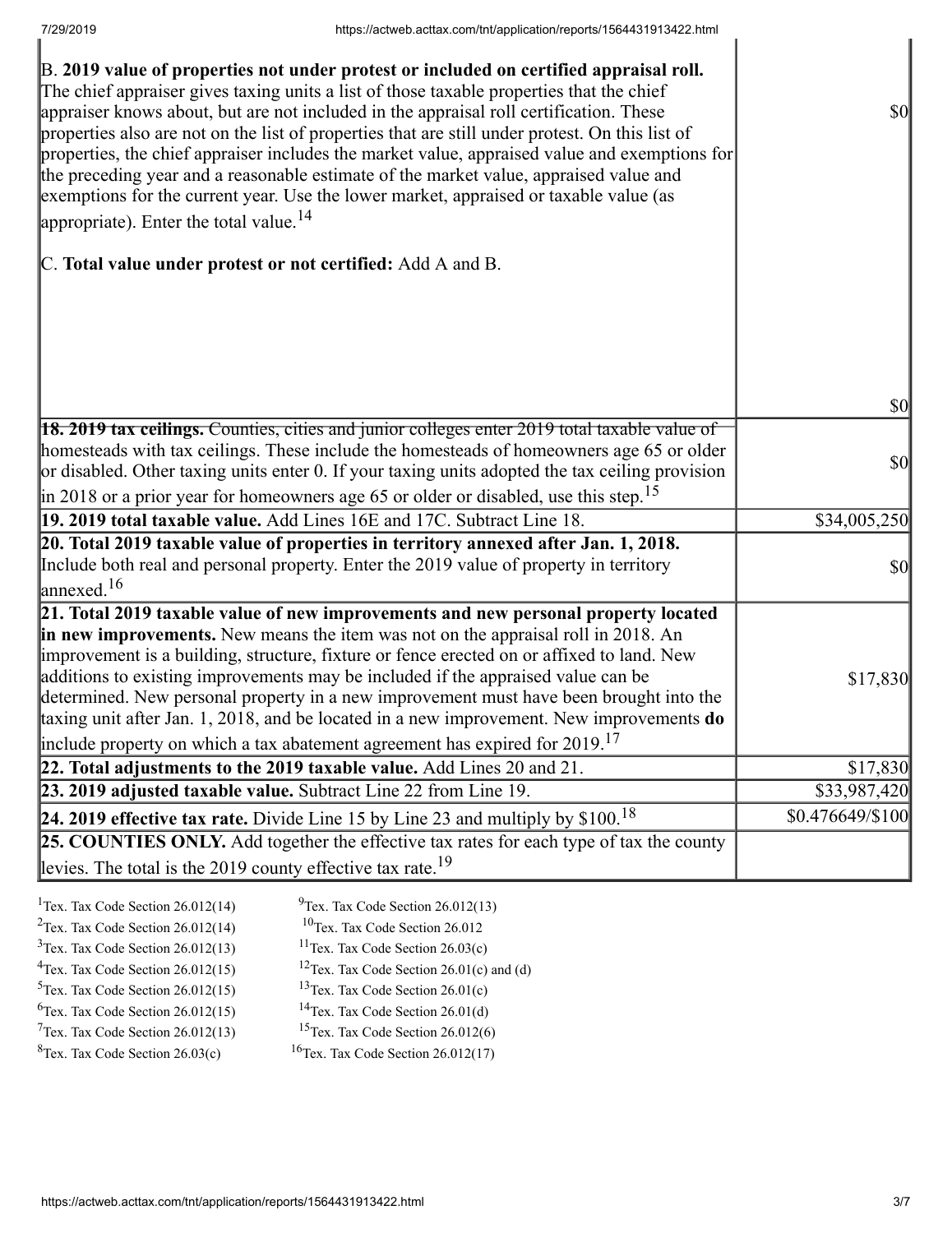## **SECTION 2: Rollback Tax Rate**

The rollback tax rate is split into two separate rates:

- 1. Maintenance and Operations (M&O): The M&O portion is the tax rate that is needed to raise the same amount of taxes that the taxing unit levied in the prior year plus eight percent. This rate accounts for such things as salaries, utilities and day-to-day operations.
- 2. Debt: The debt tax rate includes the debt service necessary to pay the taxing unit's debt payments in the coming year. This rate accounts for principal and interest on bonds and other debt secured by property tax revenue.

The rollback tax rate for a county is the sum of the rollback tax rates calculated for each type of tax the county levies. In most cases the rollback tax rate exceeds the effective tax rate, but occasionally decreases in a taxing unit's debt service will cause the effective tax rate to be higher than the rollback tax rate.

| <b>Rollback Tax Rate Activity</b>                                                                                                                                                                                                                                                                                                                                                                                                                                                                                                                                                                                                                                       | <b>Amount/Rate</b> |
|-------------------------------------------------------------------------------------------------------------------------------------------------------------------------------------------------------------------------------------------------------------------------------------------------------------------------------------------------------------------------------------------------------------------------------------------------------------------------------------------------------------------------------------------------------------------------------------------------------------------------------------------------------------------------|--------------------|
| 26. 2018 maintenance and operations (M&O) tax rate.                                                                                                                                                                                                                                                                                                                                                                                                                                                                                                                                                                                                                     | \$0.520391/\$100   |
| $\left 27.2018\right\rangle$ adjusted taxable value. Enter the amount from Line 11.                                                                                                                                                                                                                                                                                                                                                                                                                                                                                                                                                                                     | \$31,085,270       |
| 28. 2018 M&O taxes.                                                                                                                                                                                                                                                                                                                                                                                                                                                                                                                                                                                                                                                     |                    |
|                                                                                                                                                                                                                                                                                                                                                                                                                                                                                                                                                                                                                                                                         |                    |
| A. Multiply Line 26 by Line 27 and divide by \$100.                                                                                                                                                                                                                                                                                                                                                                                                                                                                                                                                                                                                                     | \$161,764          |
| B. Cities, counties and hospital districts with additional sales tax: Amount of additional<br>sales tax collected and spent on M&O expenses in 2018. Enter amount from full year's sales<br>tax revenue spent for M&O in 2018 fiscal year, if any. Other taxing units enter 0. Counties<br>exclude any amount that was spent for economic development grants from the amount of<br>sales tax spent.                                                                                                                                                                                                                                                                     | \$50,942           |
| C. Counties: Enter the amount for the state criminal justice mandate. If second or later year,<br>the amount is for increased cost above last year's amount. Other taxing units enter 0.                                                                                                                                                                                                                                                                                                                                                                                                                                                                                | <b>\$0</b>         |
| D. Transferring function: If discontinuing all of a department, function or activity and<br>transferring it to another taxing unit by written contract, enter the amount spent by the taxing<br>unit discontinuing the function in the 12 months preceding the month of this calculation. If<br>the taxing unit did not operate this function for this 12-month period, use the amount spent<br>in the last full fiscal year in which the taxing unit operated the function. The taxing unit<br>discontinuing the function will subtract this amount in H below. The taxing unit receiving<br>the function will add this amount in H below. Other taxing units enter 0. | $\frac{1}{2}$      |
| E. Taxes refunded for years preceding tax year 2018: Enter the amount of M&O taxes<br>refunded in the preceding year for taxes before that year. Types of refunds include court<br>decisions, Tax Code Section 25.25(b) and (c) corrections and Tax Code Section 31.11<br>payment errors. Do not include refunds for tax year 2018. This line applies only to tax years<br>preceding tax year 2018.                                                                                                                                                                                                                                                                     | $\frac{1}{2}$      |
| <b>F. Enhanced indigent health care expenditures:</b> Enter the increased amount for the current<br>year's enhanced indigent health care expenditures above the preceding tax year's enhanced<br>indigent health care expenditures, less any state assistance.                                                                                                                                                                                                                                                                                                                                                                                                          | $\sqrt{50}$        |
| G. Taxes in TIF: Enter the amount of taxes paid into the tax increment fund for a<br>reinvestment zone as agreed by the taxing unit. If the taxing unit has no 2019 captured<br>appraised value in Line 16D, enter 0.                                                                                                                                                                                                                                                                                                                                                                                                                                                   | $\sqrt{50}$        |
| <b>H. Adjusted M&amp;O Taxes.</b> Add A, B, C, E and F. For taxing unit with D, subtract if<br>discontinuing function and add if receiving function. Subtract G.                                                                                                                                                                                                                                                                                                                                                                                                                                                                                                        | \$212,706          |
| 29. 2019 adjusted taxable value. Enter Line 23 from the Effective Tax Rate Worksheet.                                                                                                                                                                                                                                                                                                                                                                                                                                                                                                                                                                                   | \$33,987,420       |
| 30. 2019 effective maintenance and operations rate. Divide Line 28H by Line 29 and<br>multiply by $$100$ .                                                                                                                                                                                                                                                                                                                                                                                                                                                                                                                                                              | $$0.625837/\$100$  |
| $31.2019$ rollback maintenance and operation rate. Multiply Line 30 by 1.08.                                                                                                                                                                                                                                                                                                                                                                                                                                                                                                                                                                                            | \$0.675903/\$100   |
| 32. Total 2019 debt to be paid with property taxes and additional sales tax revenue.                                                                                                                                                                                                                                                                                                                                                                                                                                                                                                                                                                                    |                    |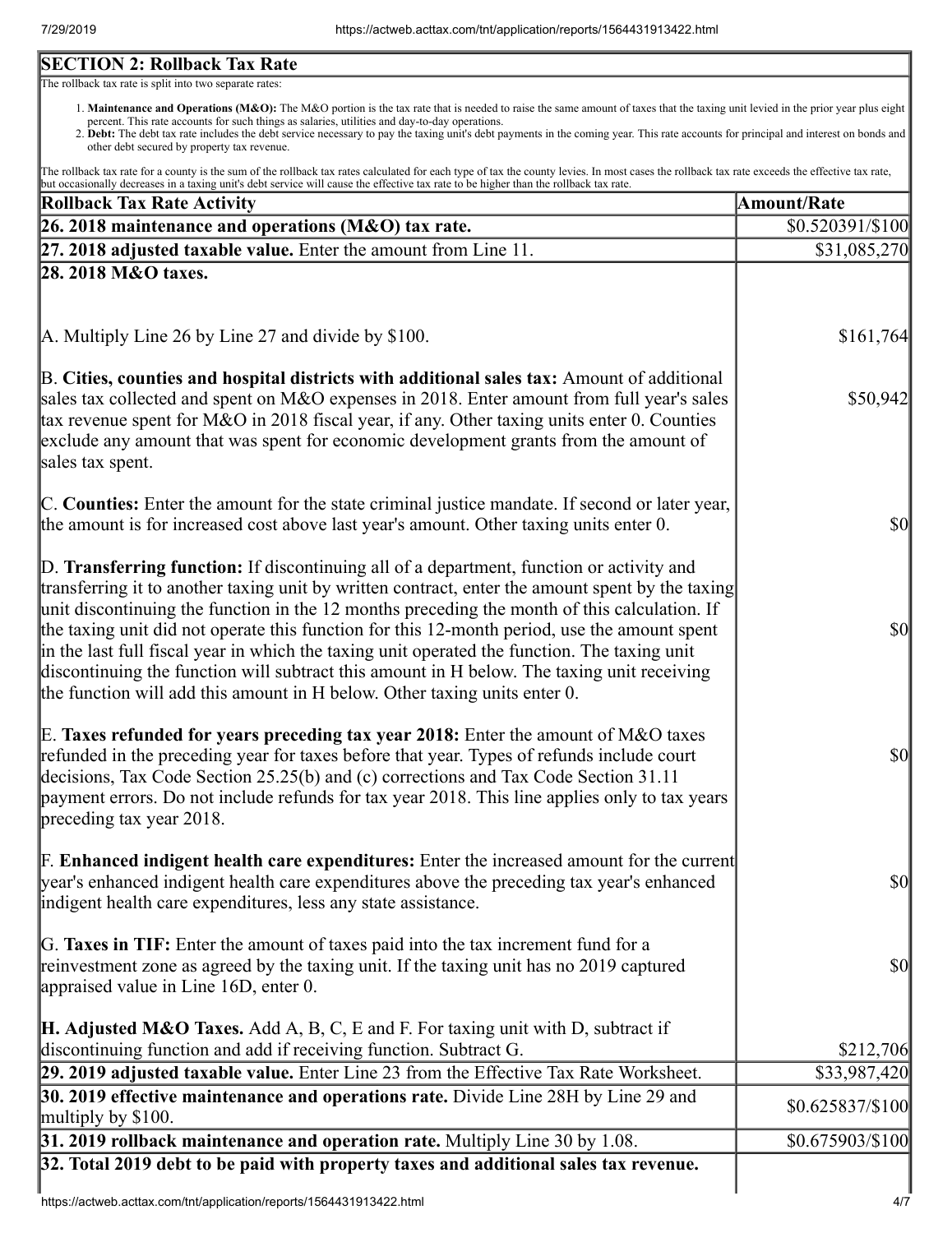| 7/29/2019<br>https://actweb.acttax.com/tnt/application/reports/1564431913422.html<br>Debt means the interest and principal that will be paid on debts that:<br>$(1)$ are paid by property taxes,<br>$(2)$ are secured by property taxes,<br>$\parallel$ (3) are scheduled for payment over a period longer than one year and<br>$(4)$ are not classified in the taxing unit's budget as M&O expenses. |                                     |
|-------------------------------------------------------------------------------------------------------------------------------------------------------------------------------------------------------------------------------------------------------------------------------------------------------------------------------------------------------------------------------------------------------|-------------------------------------|
| A. Debt also includes contractual payments to other taxing units that have incurred debts on<br>behalf of this taxing unit, if those debts meet the four conditions above. Include only<br>amounts that will be paid from property tax revenue. Do not include appraisal district budget<br>payments. Enter debt amount.                                                                              | <b>\$0</b>                          |
| B. Subtract <b>unencumbered fund amount</b> used to reduce total debt.<br>C. Subtract amount paid from other resources.                                                                                                                                                                                                                                                                               | <b>\$0</b>                          |
| D. Adjusted debt. Subtract B and C from A.                                                                                                                                                                                                                                                                                                                                                            | $\vert \$\text{0}\vert$             |
|                                                                                                                                                                                                                                                                                                                                                                                                       | $ 10\rangle$                        |
| 33. Certified 2018 excess debt collections. Enter the amount certified by the collector.                                                                                                                                                                                                                                                                                                              | $\vert \mathbf{S} \mathbf{0} \vert$ |
| 34. Adjusted 2019 debt. Subtract Line 33 from Line 32D.                                                                                                                                                                                                                                                                                                                                               | $\vert \mathbf{S} \mathbf{0} \vert$ |
| 35. Certified 2019 anticipated collection rate. Enter the rate certified by the collector. If<br>the rate is 100 percent or greater, enter 100 percent.                                                                                                                                                                                                                                               | 100.00%                             |
| 36. 2019 debt adjusted for collections. Divide Line 34 by Line 35                                                                                                                                                                                                                                                                                                                                     | \$0                                 |
| <b>37. 2019 total taxable value.</b> Enter the amount on Line 19.                                                                                                                                                                                                                                                                                                                                     | \$34,005,250                        |
| <b>38. 2019 debt tax rate.</b> Divide Line 36 by Line 37 and multiply by \$100.                                                                                                                                                                                                                                                                                                                       | \$0/\$100                           |
| 39. 2019 rollback tax rate. Add Lines 31 and 38.                                                                                                                                                                                                                                                                                                                                                      | \$0.675903/\$100                    |
| 40. COUNTIES ONLY. Add together the rollback tax rates for each type of tax the county<br>levies. The total is the 2019 county rollback tax rate.                                                                                                                                                                                                                                                     |                                     |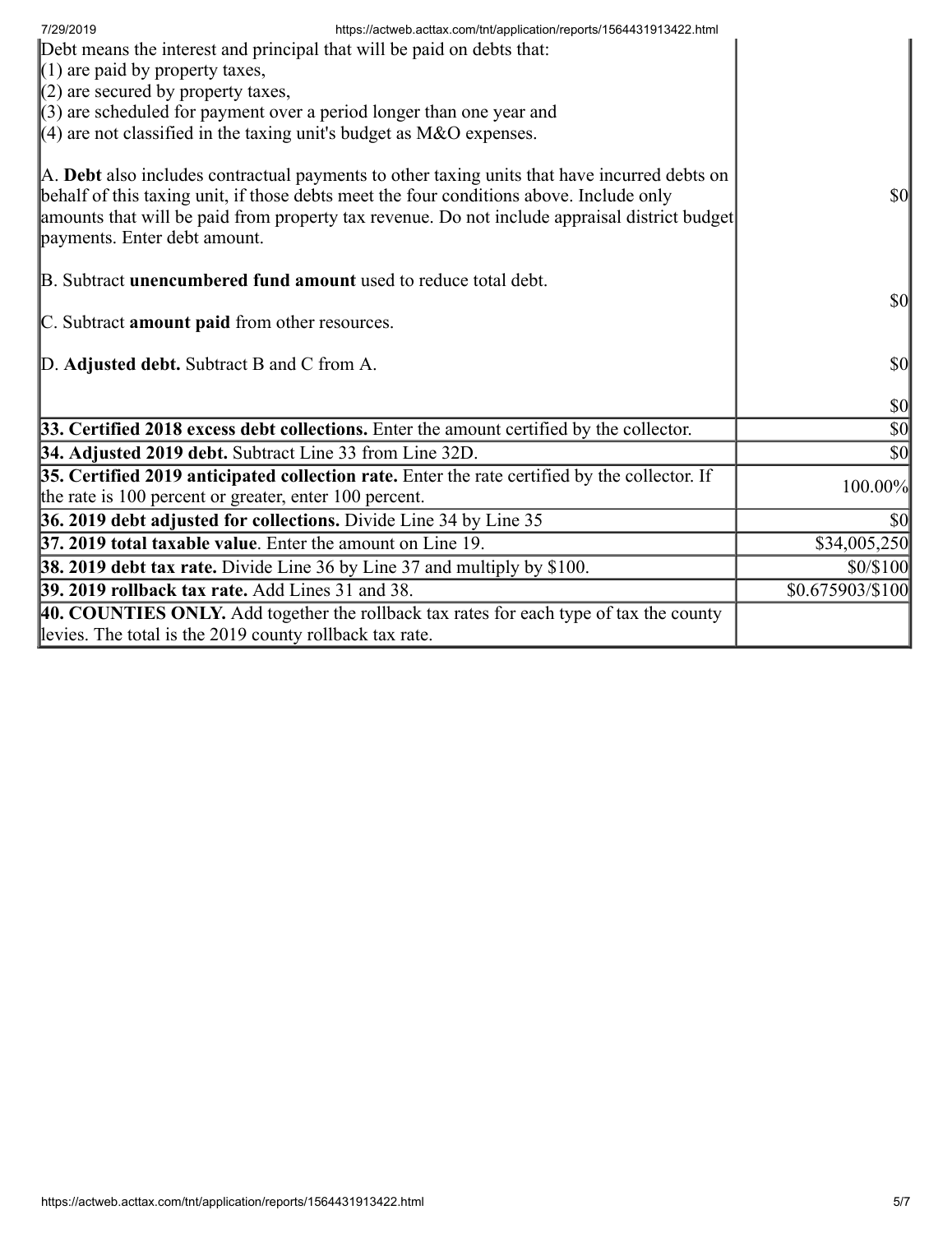| <b>SECTION 3: Additional Sales Tax to Reduce Property Taxes</b>                                                                                                                                                                                                                                                                                                                                               |                    |
|---------------------------------------------------------------------------------------------------------------------------------------------------------------------------------------------------------------------------------------------------------------------------------------------------------------------------------------------------------------------------------------------------------------|--------------------|
| Cities, counties and hospital districts may levy a sales tax specifically to reduce property taxes. Local voters by election must approve imposing or abolishing the additional sales tax. If<br>approved, the taxing unit must reduce its effective and rollback tax rates to offset the expected sales tax revenue.                                                                                         |                    |
| This section should only be completed by a county, city or hospital district that is required to adjust its effective tax rate and/or rollback tax rate because it adopted the additional sales<br>tax.                                                                                                                                                                                                       |                    |
| <b>Activity</b>                                                                                                                                                                                                                                                                                                                                                                                               | <b>Amount/Rate</b> |
| 41. Taxable Sales. For taxing units that adopted the sales tax in November 2018 or May                                                                                                                                                                                                                                                                                                                        |                    |
| 2019, enter the Comptroller's estimate of taxable sales for the previous four quarters. $20$<br>Estimates of taxable sales may be obtained through the Comptroller's Allocation Historical<br><b>Summary</b> webpage. Taxing units that adopted the sales tax before November 2018, skip this<br>lline.                                                                                                       | $\sqrt{50}$        |
| $ 42$ . Estimated sales tax revenue. Counties exclude any amount that is or will be spent for                                                                                                                                                                                                                                                                                                                 |                    |
| economic development grants from the amount of estimated sales tax revenue. <sup>21</sup>                                                                                                                                                                                                                                                                                                                     |                    |
| Taxing units that adopted the sales tax in November 2018 or in May 2019.<br>Multiply the amount on Line 41 by the sales tax rate (.01, .005 or .0025, as applicable) and<br>multiply the result by .95. <sup>22</sup><br>$\mathsf{P}$ or $\mathsf{P}$<br>Taxing units that adopted the sales tax before November 2018.<br>Enter the sales tax revenue for the previous four quarters. Do not multiply by .95. | \$50,942           |
| 43. 2019 total taxable value. Enter the amount from Line 37 of the Rollback Tax Rate<br>Worksheet.                                                                                                                                                                                                                                                                                                            | \$34,005,250       |
| 44. Sales tax adjustment rate. Divide Line 42 by Line 43 and multiply by \$100.                                                                                                                                                                                                                                                                                                                               | \$0.149807/\$100   |
| <b>45. 2019 effective tax rate, unadjusted for sales tax.</b> <sup>23</sup> Enter the rate from Line 24 or 25,<br>as applicable, on the Effective Tax Rate Worksheet.                                                                                                                                                                                                                                         | $$0.476649\%100$   |
| $ 46.2019$ effective tax rate, adjusted for sales tax.<br>Taxing units that adopted the sales tax in November 2018 or in May 2019.<br>Subtract Line 44 from Line 45. Skip to Line 47 if you adopted the additional sales tax before<br>November 2018.                                                                                                                                                         | $$0.476649\%100$   |
| 47. 2019 rollback tax rate, unadjusted for sales tax. <sup>24</sup> Enter the rate from Line 39 or 40,<br>as applicable, of the Rollback Tax Rate Worksheet.                                                                                                                                                                                                                                                  | \$0.675903/\$100   |
| $\vert$ 48. 2019 rollback tax rate, adjusted for sales tax. Subtract Line 44 from Line 47.                                                                                                                                                                                                                                                                                                                    | \$0.526096/\$100   |
|                                                                                                                                                                                                                                                                                                                                                                                                               |                    |

<sup>17</sup>Tex. Tax Code Section  $26.012(17)$ 

<sup>18</sup>Tex. Tax Code Section  $26.04(c)$ 

<sup>19</sup>Tex. Tax Code Section 26.04(d)

 $20$ Tex. Tax Code Section 26.041(d)

 $21$ Tex. Tax Code Section 26.041(i)

 $22$ Tex. Tax Code Section 26.041(d)

<sup>23</sup>Tex. Tax Code Section  $26.04(c)$ 

 $24$ Tex. Tax Code Section 26.04(c)